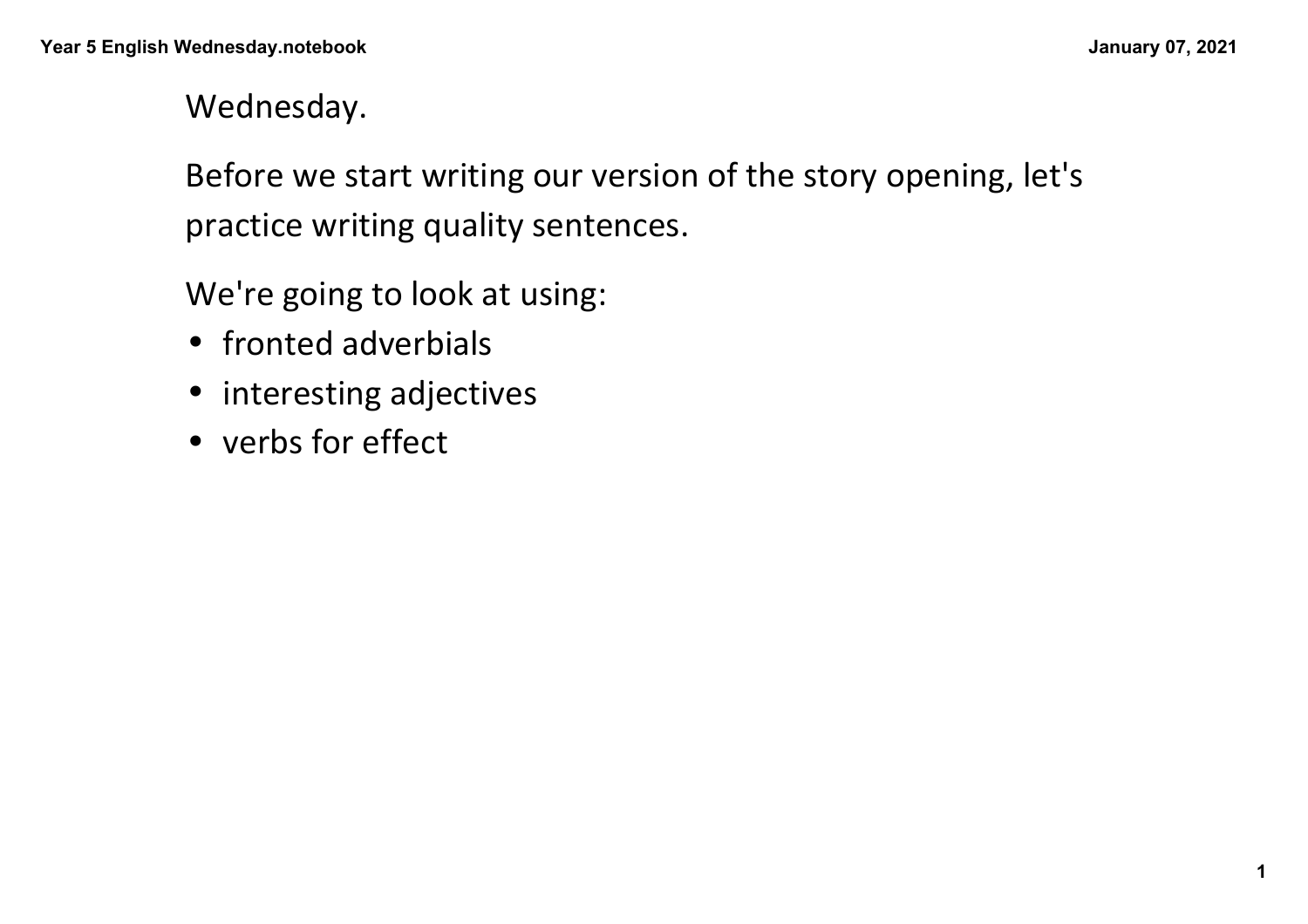Revision: Fronted adverbials add more detail to a sentence. Make some silly sentences by putting a fronted adverbial from the wheel on the left with an independent clause



These are fronted adverbials of time (when) and place (where)



These are all sentences on their own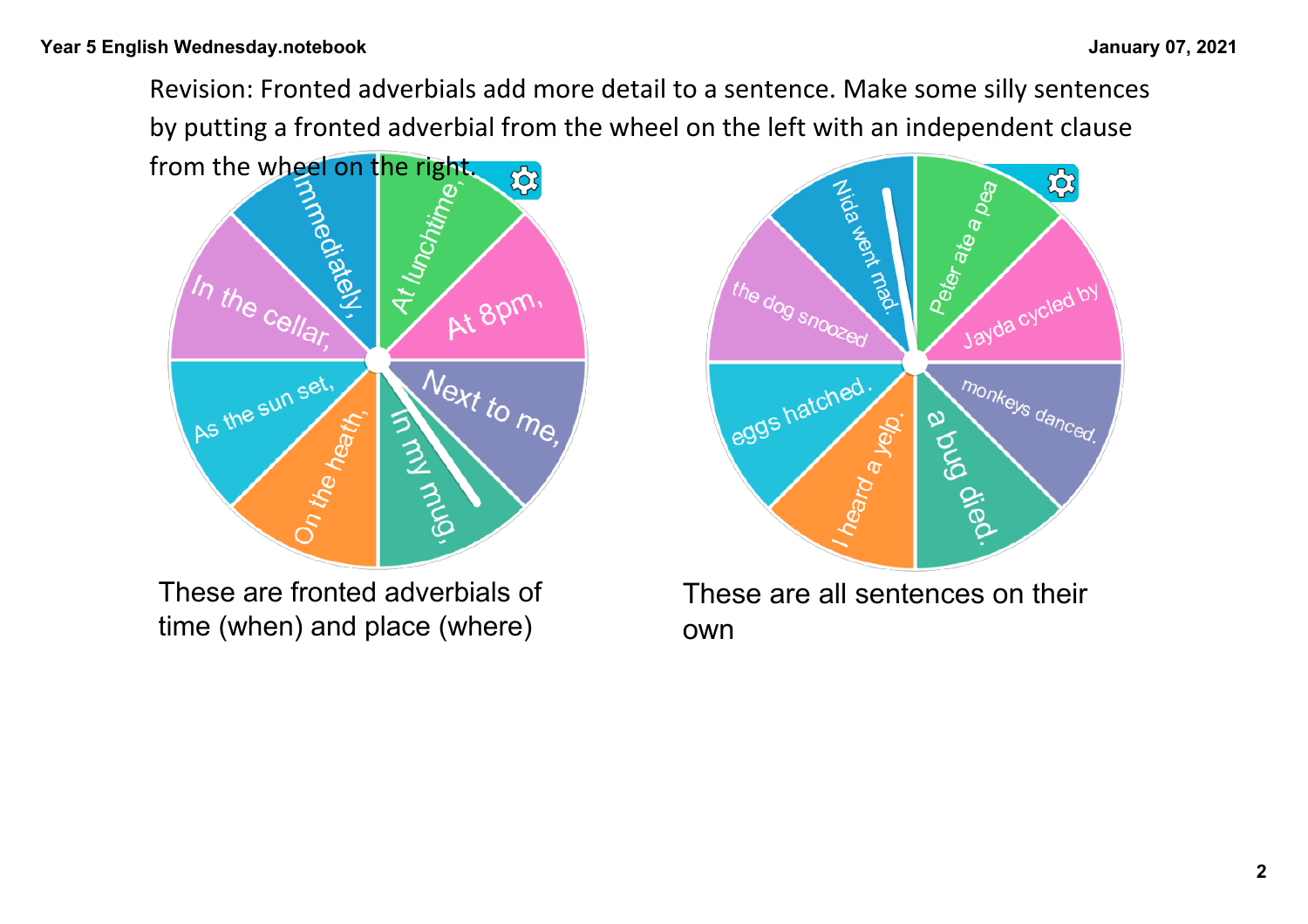*After they woke up,*  Let's improve... *The monkeys came down to the plantation .* by adding a **fronted adverbial of time** to say when it happened

*As the sun's heat grew,* 

*Early in the morning,* 

Write your own fronted adverbial to modify the sentence in blue.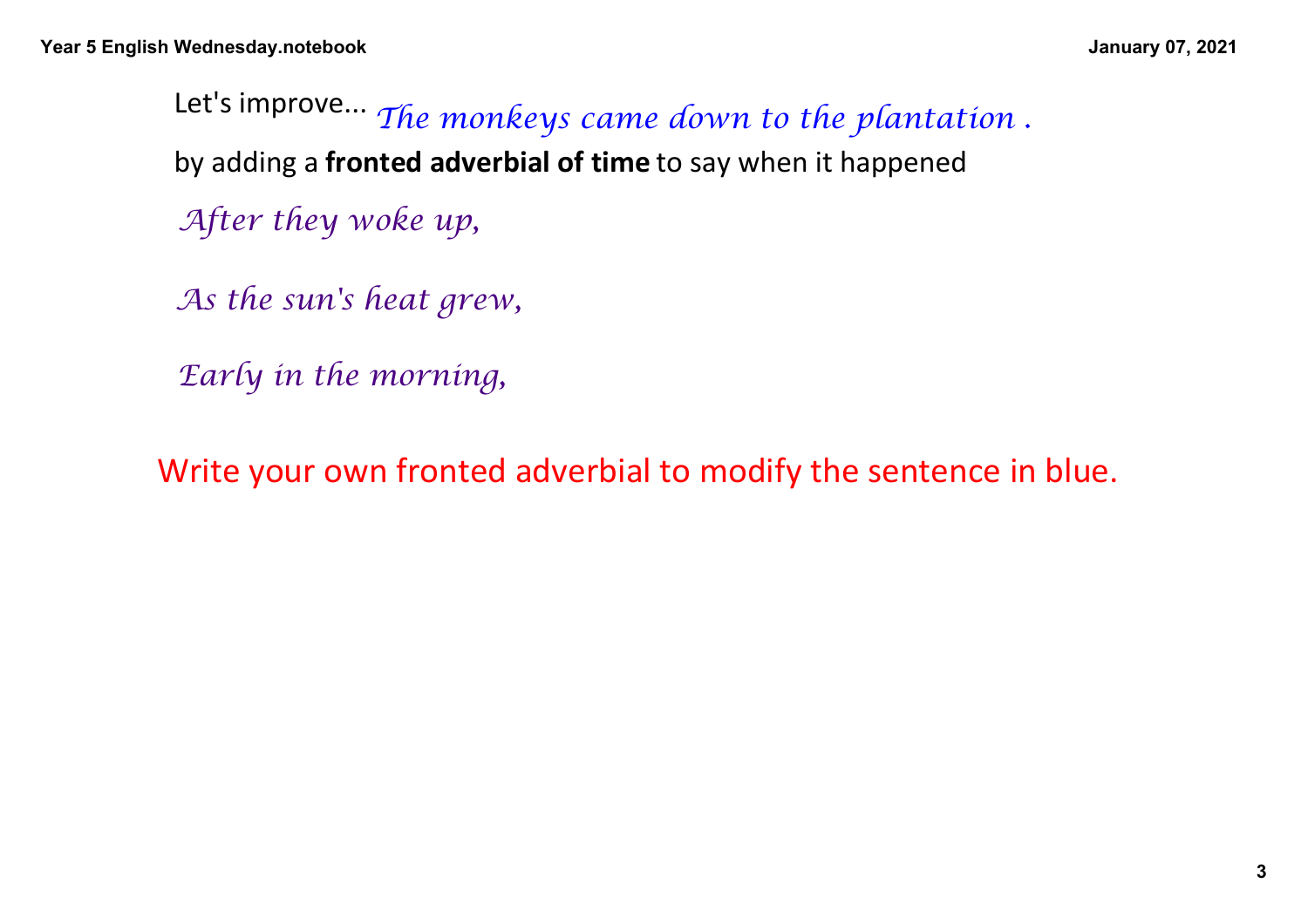Let's improve...

by adding some description about the monkeys.  *As the sun's heat grew, the ......................... monkeys came down to the plantation .*

| growling | screeching                                                      | playful | speeding |
|----------|-----------------------------------------------------------------|---------|----------|
|          | cheeky                                                          | hungry  |          |
|          | Rewrite vour previous sentence with 2 adjectives to describe th |         |          |

Rewrite your previous sentence with 2 adjectives to describe the monkeys.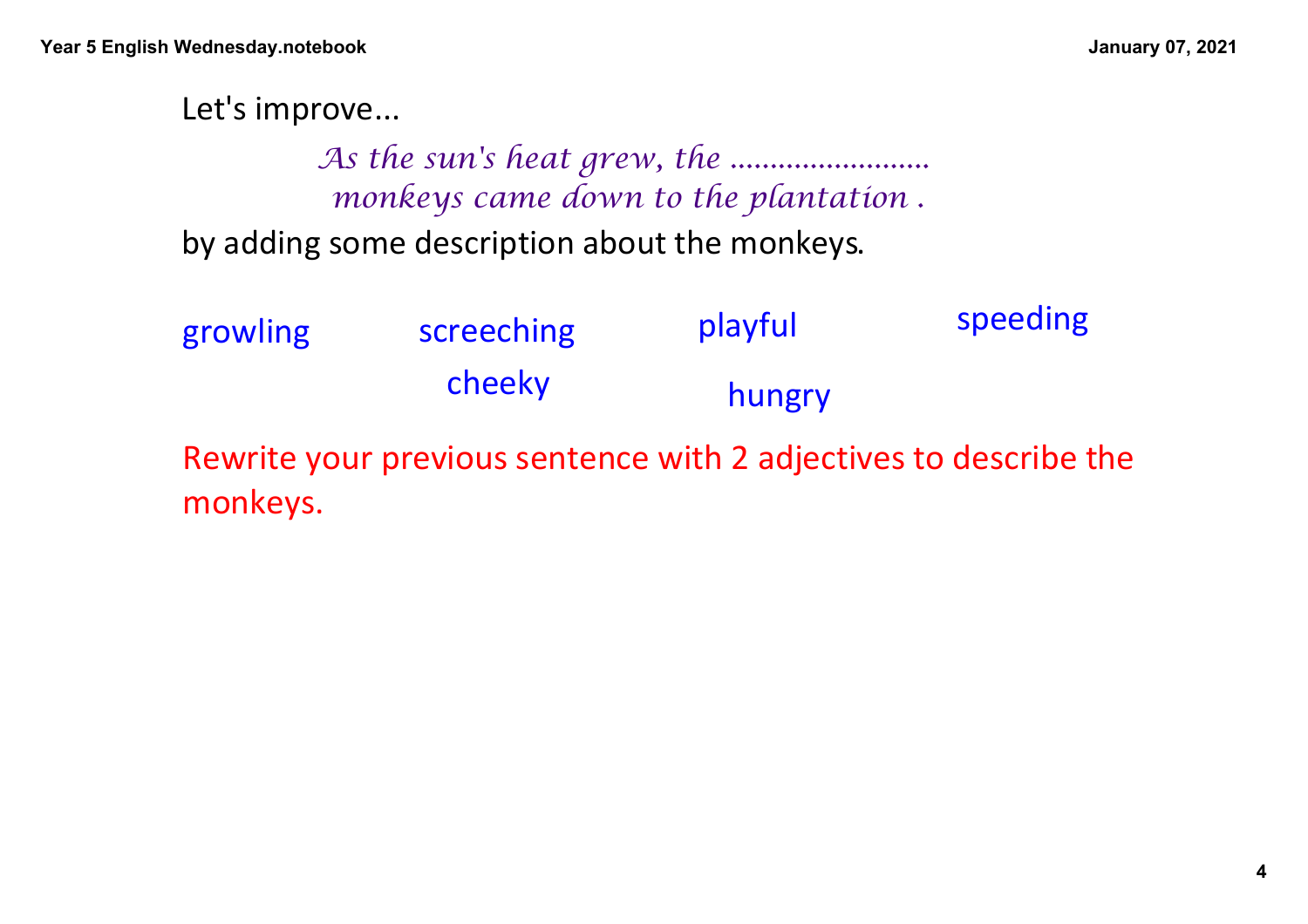## Let's improve...  *As the sun's heat grew, the playful, screeching monkeys came down to the plantation .*

by changing the verb to give more information about how the monkeys came to the plantation.

crashed bounded leapt sprinted raced

Rewrite your previous sentence but change the verb to tell us more about how the monkeys moved.